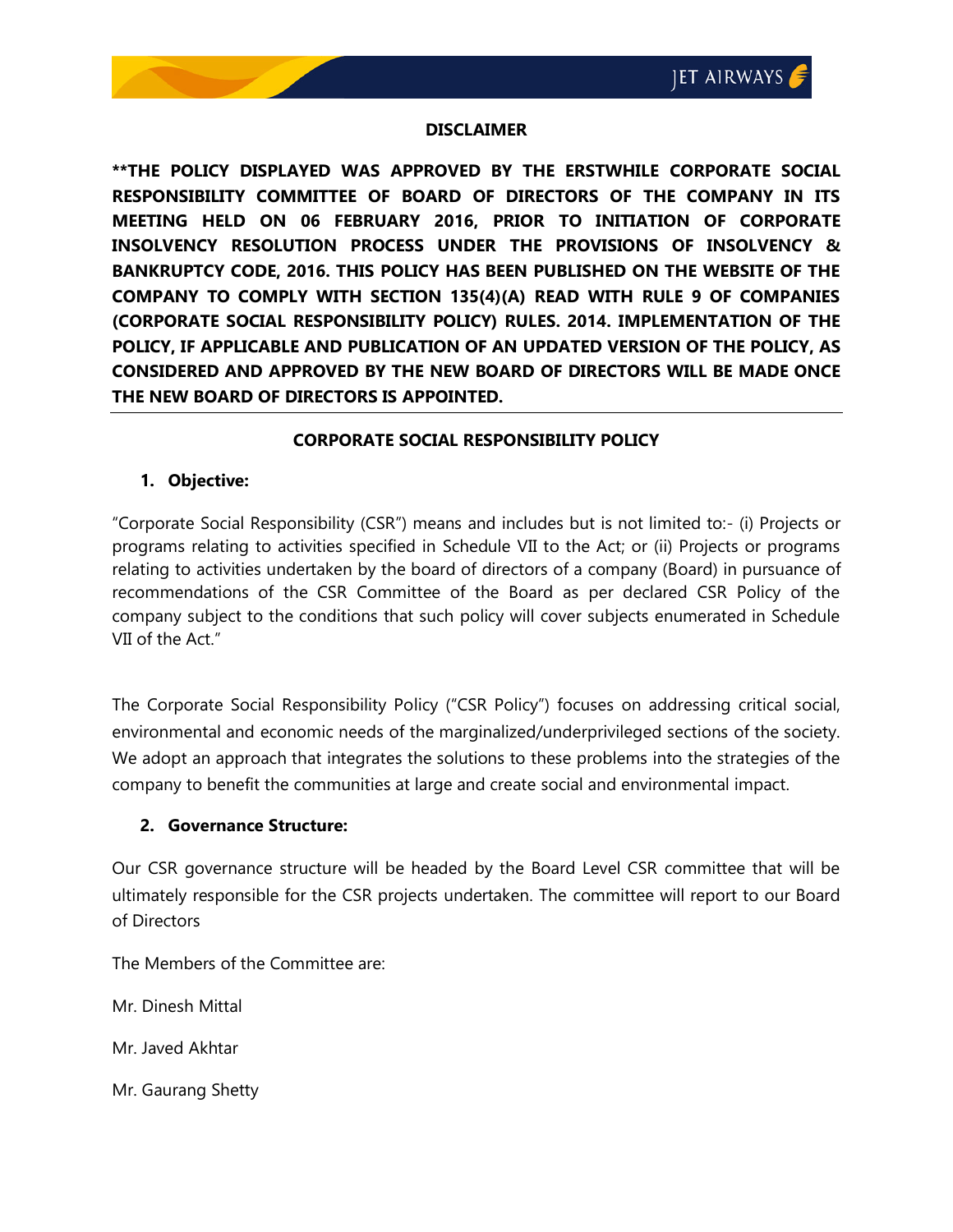## 3. **Responsibilities**

- Formulate and update our CSR Policy, which will be approved by the Board of the Company.
- Approve projects that are in line with the CSR policy.
- Put monitoring mechanisms in place to track the progress of each project.
- Recommend the CSR expenditure to the Board of the Company who will approve it.
- The total budget for the CSR projects will be decided by the CSR Committee in consultation with the Management.

# **4. Focus Areas**

**Hunger, Poverty, Malnutrition and Health:** eradicating hunger, poverty and malnutrition, promoting preventive health care and sanitation "including contribution to the Swach Bharat Kosh set-up by the Central Government for the promotion of sanitation and making available safe drinking water.

**Education:** promoting education, including special education and employment enhancing vocation skills especially among children, women, elderly, and the differently abled and livelihood enhancement projects.

**Women and Senior Citizen:** promoting gender equality, empowering women, setting up homes and hostels for women and orphans; setting up old age homes, day care centres and such other facilities for senior citizens and measures for reducing inequalities faced by socially and economically backward groups.

**Environment:** ensuring environmental sustainability, ecological balance, protection of flora and fauna, animal welfare, agroforestry, conservation of natural resources and maintaining quality of soil, air and water including contribution to the Clean Ganga Fund setup by the Central Government for rejuvenation of river Ganga.

**National Heritage and Culture:** protection of national heritage, alt and culture including restoration of buildings and sites of historical importance and works of art; setting up public libraries; promotion and development of traditional and handicrafts.

**Armed Forces:** measures for the benefit of armed forces veterans, war widows and their dependents.